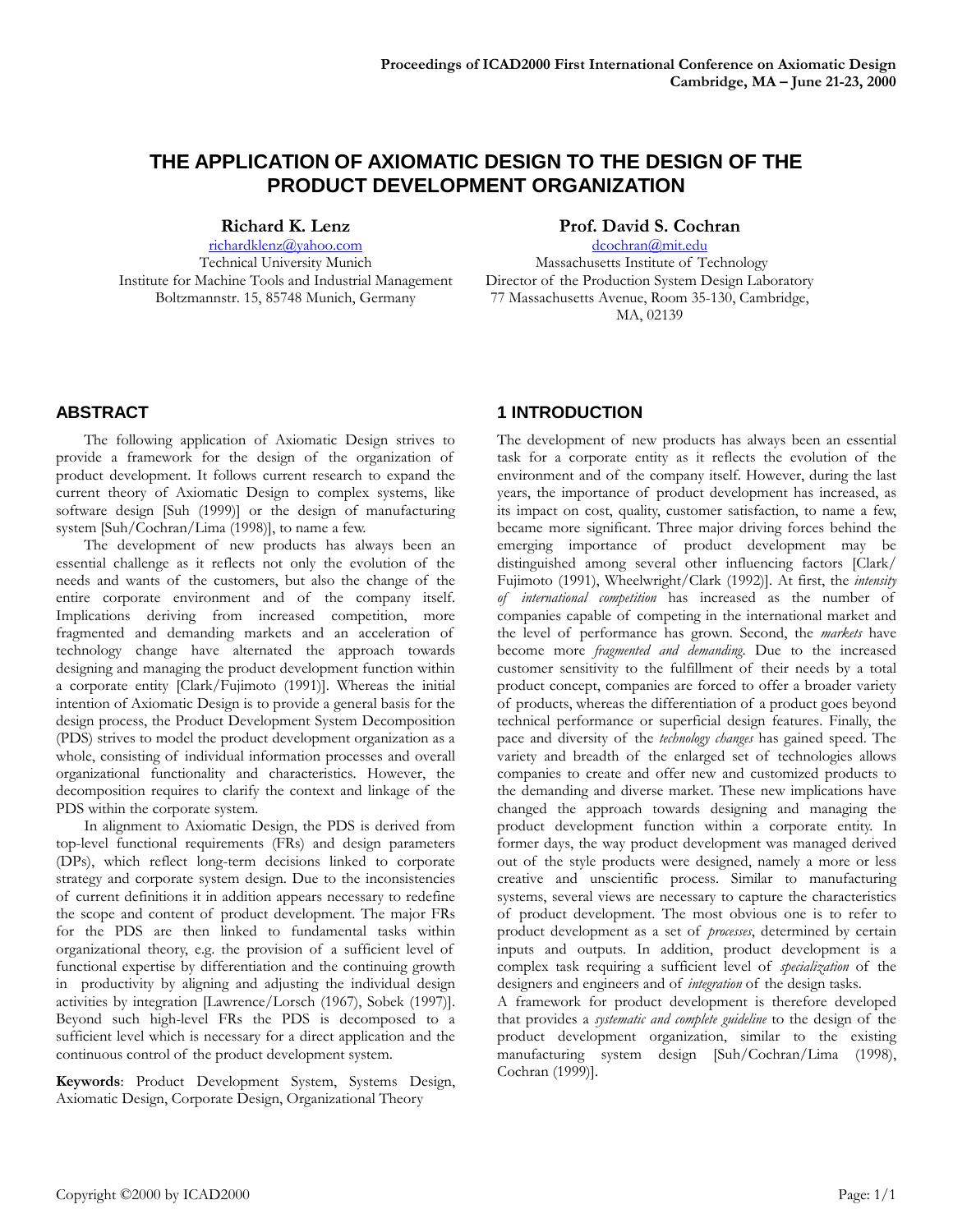## **2 AN INTRODUCTION TO AXIOMATIC DESIGN TO DESIGN COMPLEX SYSTEMS**

To offer a methodology capable of solving design tasks regardless of their nature Suh's proposed the Axiomatic Design Methodology [Suh (1990)]. Defining the process of design as *"the creation of synthesized solutions in form of products, processes or systems that satisfy the perceived needs* ... " [Suh (1990)], the area of application reaches from the design of physical entities to complex systems like product development systems.

Suh postulated several axioms that establish the guidance required to produce a good design and offer a basis for comparing and selecting design [Suh (1990)]. The two core axiom are as follows: Axiom 1:The Independence Axiom

*Maintain the independence of the functional requirements (FRs)*

Axiom 2:The Information Axiom

*Minimize the information content of the design.*

Design in terms of Axiomatic Design maps the functional requirements  $FR_i$  to the design parameters  $DP_i$  guided by the axioms.



 $FR_i = A_{ij} \times DP_j$ , with *i***Î** {1,n}, *j***Î** {1,m},  $A_{ij} = \frac{P}{P_i}R_i / \frac{P}{P_j}P_j$ 



*Figure 1. The Mapping process of Axiomatic Design*

The set of FR<sub>i</sub> and DP<sub>i</sub> can be interpreted as two vectors FR and DP whereas the mapping instructions form a matrix as illustrated in figure 1.

The *Independence Axiom* ensures that within a design with more than two FRs the FRs have to be defined in the way that satisfying one FR doesn't affect the fulfillment of the other FRs. The second axiom, the *Information Axiom*, is based on the idea that the success of a design is determined by the probability associated with achieving the FRs. This probability decreases with the amount of information necessary to fulfill the FRs.

When applying Axiomatic Design to systems and organizational design, the nature of functional requirements and design parameters requires a more detailed description. In general, a functional requirement encompasses a requested functionality that a specific entity is obliged to fulfil. The requirement is stated in the nature of a function, mainly by defining an output and assuming that the entity will receive the necessary input.

However, this object to which a functional requirement can be referred to can be of different nature. A design parameter is more general than the term *Funktionsträger* which is used in the German design theory [Pahl/Beitz (1993), Ehrlenspiel (1995)] and solely embraces a physical entity. In Axiomatic Design, a design parameter is a closed entity, able to provide the requested FR, and free in its nature, therefore either of a physical or a conceptual nature. A top-level DP will encompass even conceptual and physical sub-systems, but when moving down the hierarchy towards more detailed systems, the DP mainly state physical solutions with the same class of elements, e.g. machinery, a CADsystem or human resources.

Concerning the *implementation* and *control* of a desired system design, Axiomatic Design provides some additional aspects. In alignment to properties which can be extracted of a design matrix, the two aspects cover the sequence of the implementation of the DPs and the tuning of the specific values of the FRs. The implementation and preparation of the operation of a system should be started with the one FR what is only dependent of its corresponding DP.



*Figure 2. Sequence of implementation of DPs and FRs*

In the case depicted in figure 2, the implementation will start with DP-1 since FR-1 is solely dependent on this DP. Within the same level, the other FRs can be installed one by one by implementing the related next DP and refining the specific DP until the desired value of the FR is obtained, as illustrated in figure 2. Having adjusted all DPs to obtain the requested system behavior on a hierarchy level within a decomposition, the subsequent higher level of DPs and FRs can be installed. The implementation of a complex system will therefore always start at the lowest level,, and move on level by level towards the initial FR.

## **3 CHARACTERISTICS OF PRODUCT DEVELOPMENT**

Several views are necessary to capture the tasks related to the design of the product development organization. The most obvious one is to refer to product development as a set of *processes*, determined by certain inputs and outputs. Thus, the essential task is to arrange the single information processes in a way that the required *measures lead time* and *product quality* are achieved within the constraints of the existing facilities.

In general, the core lever to achieve the proposed measures is to *coordinate* and *overlap* the information processing activities, either by integrating the content within or outside the regarded functional unit.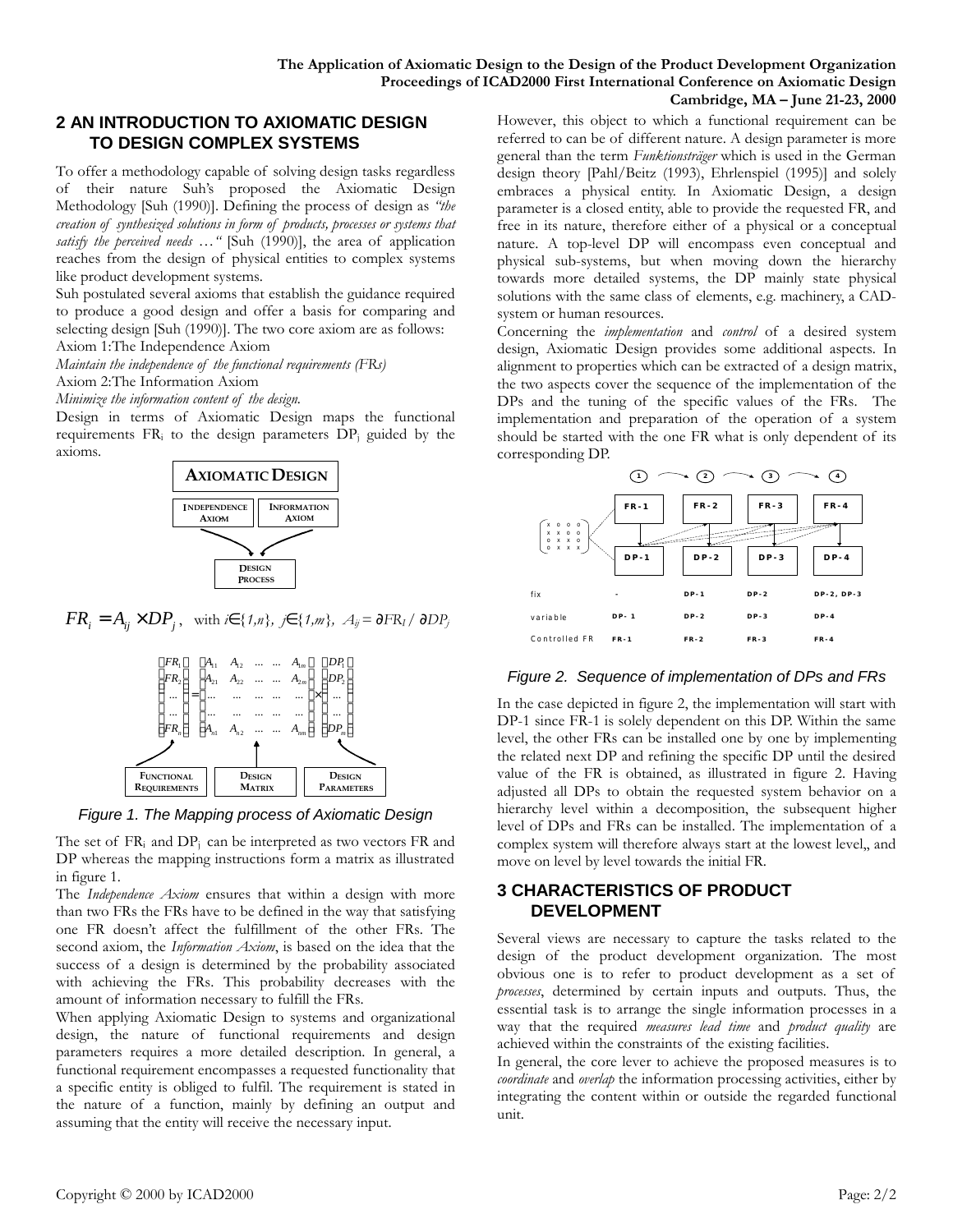#### **The Application of Axiomatic Design to the Design of the Product Development Organization Proceedings of ICAD2000 First International Conference on Axiomatic Design Cambridge, MA – June 21-23, 2000**

A manufacturing system is designed to make parts, or in other words, is an arrangement of *transformation processes directed to change the physical nature*, e.g. shape or structure, of the in- and outflowing system elements. However, the essential activity on which product development is based is the *transformation of input information into output information* by using the knowledge, skills and gained experience of the designers in a process as illustrated in figure 3. Nevertheless are physical processes, e.g. building a prototype or a mock-up, part of product development, but serve merely as a supplementary activity to the information process.



*Figure 3. Product Development as an information processing activity* 

Using this model, the overall task of product development is a process in which it *"...transforms data on market opportunities and technical possibilities into information assets for commercial production. During the development process, these information assets are created, screened, stored, combined, decomposed, and transferred among various media, including human brains, paper, computer memory, software, and physical materials"*  [Clark/Fujimoto (1991)].

In reference to the information process model, product development may be interpreted as a numerous set of individual information processing activities, which in their entirety fulfil the task stated above. However, the information process normally has to cope with *uncertainty* which is defined *"... as the difference between the amount of information required to perform a particular task and the amount of information already possessed by the organization*" [Galbraith (1973)]. Within a product development environment, this uncertainty can derive out of four major sources: (i) consumer uncertainty, relating to unrealized user requirements; (ii) technological uncertainty, relating to the lack of knowledge about technological solutions; (iii) competitive uncertainty, relating to the absence of information about competition; and finally (iv) the uncertainty related to the absence of information about the several resources required when designing new products [Moenart/Souder (1990)]. By transforming the input into output information, the *degree of uncertainty is gradually reduced*, whereas the transformation is determined by the amount and type of uncertainty as well as the knowledge and skills of the organizational unit.

One of the most challenging tasks of organizational design and management is the task of dealing with *differentiation* and *integration*. Differentiation in terms of product development covers not only the extent of specialization in distinguished functions, but also differences in behavior and work attitude. As a natural reaction to the increasing variety and amount of organizational tasks, integration as *"a state of high degrees of shared values, mutual goal commitments, and collaborative behaviors"* [Souder (1987)] heads to counteract the effects of differentiation. The *"differences in cognitive and emotional orientation among managers and people of different functional* 

*departments"* [Lawrence/Lorsch (1967)] due to the specific knowledge, skills, utility function and interest require instruments to minimize the losses through misalignment of individual activities, measurable in inflated lead time or unsatisfactory total product quality. The design of the product development organization is obliged to consider both aspects by installing several coordination and integration instruments.

## **4 A NEW CONCEPT OF CORPORATE SYSTEM AND SUB-SYSTEMS**

A Corporate System embraces all elements and relationships required to achieve a marketable value. The value may be of a physical or informational nature, material or nonmaterial. It includes the activities to define and design this value, to produce the value and to distribute it to the market. The relationships may be arranged in corporate functions respectively sub-systems such as product definition, manufacturing and product distribution, which themselves inhibit additional subsystems. Furthermore, the elements comprise people, knowledge, information, machinery, and capital.



*Figure 4. Decomposition of the Corporate System*

A Product Development System (PDS) may be defined as *"an arrangement of elements (e.g. people, information systems, computer-based analytical tools, prototype manufacturing machines and equipment, hardware test equipment) to achieve a producible design by transforming information about market opportunities and technical possibilities into information assets for commercial production, and what can be characterized by the measurable parameters of the system design*" [Lenz 1999]. During the development process, value is added as the initial uncertainty of information concerning the product plan and concept is reduced and the level of detail increased.

The design of a PDS is challenged by the complexity and unpredictable behavior of people as the core design element. This difference due to other design objects fortifies also the diversity in the applied design principle. The design of a manufacturing system is regarded as a task related with systems theory, whereas the underlying nature of product development is seen in the field of organizational theory.

The marcation of the boundaries of a product development system requires to start the design at the strategic level within the corporate strategy, and concerning the design aspect, at the level of corporate design. It is therefore necessary to enlarge the scope of the design to the entire corporate, with the restriction to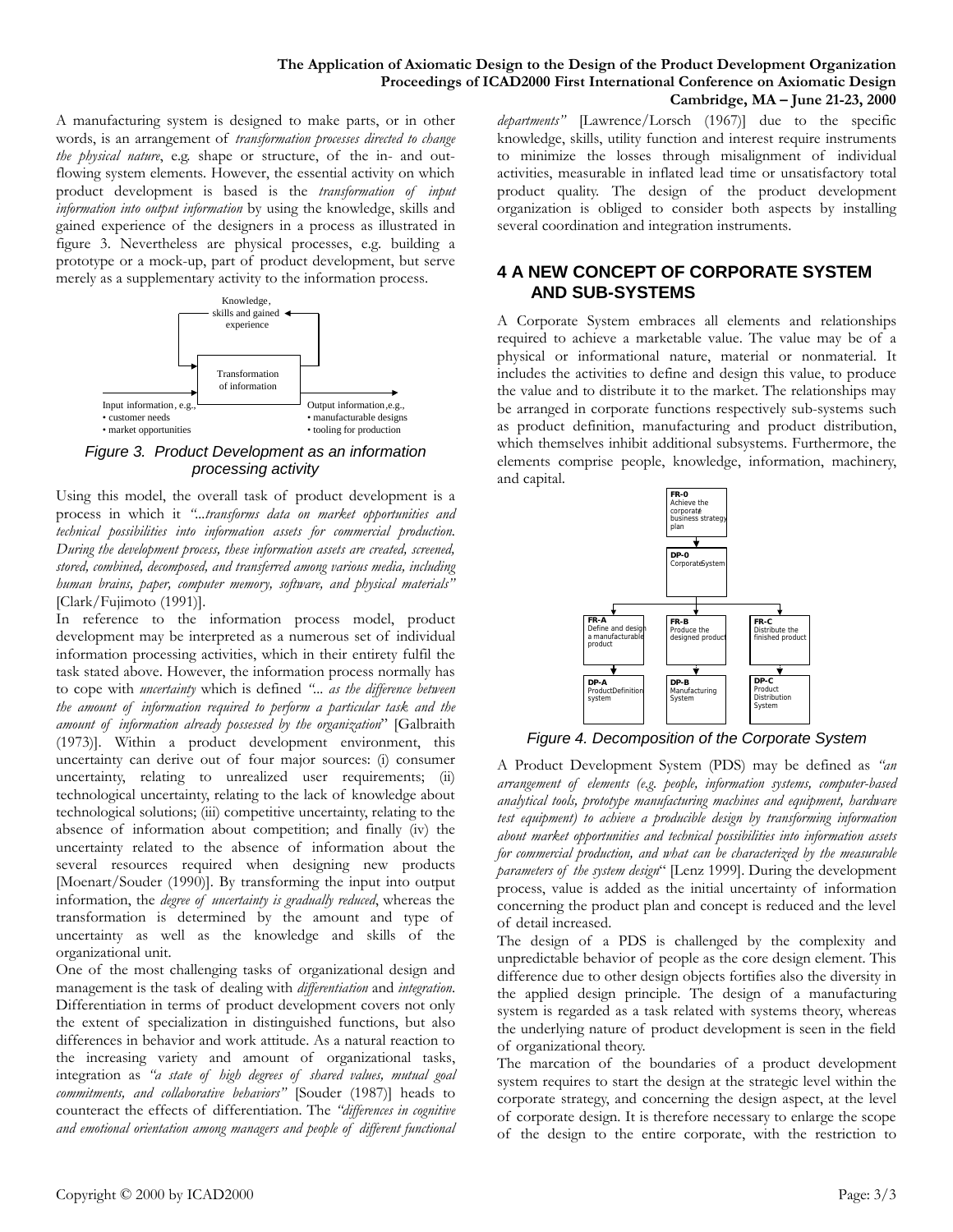**The Application of Axiomatic Design to the Design of the Product Development Organization Proceedings of ICAD2000 First International Conference on Axiomatic Design Cambridge, MA – June 21-23, 2000**

merely focus on product development. All corporate activities are assigned to one of the following, newly defined major corporate sub-systems. The first sub-system is called the *product definition system* as depicted in figure 4, and incorporates all activities which are based on the transformation of information. This information reflects the uncertainty of the market, which is reduced within the Product Definition System. The term *definition* corresponds to the activities starting with the recording from customer wants and needs, moves on to the statement of the product strategy and portfolio, includes the provision with the technology for the product design, executes the design task and finally delivers a producible design. The second sub-system is the *manufacturing system*. All activities, which are necessary to achieve the value of the product related to the physical attributes, are within the scope of this system. The third sub-system, the *product distribution system*, covers all activities which are linked to deliver the product from the point where is manufactured to the customer.

### **5 DECOMPOSING THE PRODUCT DEVELOPMENT SYSTEM**

Applying Axiomatic Design to organizational design lacks the non-ambiguous mapping between the functional and the physical domain. In contrast to the design equations when decomposing for instance mechanical entities, the decomposition requires assumptions concerning the independence of functional requirements and design parameters. True, empirical studies support these assumptions, however the degree of interdependence of sub-systems and elements when dealing with human interaction is considerable. The decomposition is therefore based on relationships proven by research and common academic understanding in the field of product development. However, the underlying correlation and dependency of FRs and DPs may alternate due to new insights and improved design rules.

#### **5.1 HIGH LEVEL DECOMPOSITION – FROM LEVEL 0 TO LEVEL 2**

Within the Corporate System, the product definition embraces all activities linked to transform customer needs and market opportunities into a producible design. The exact definition is constituted as to "define and design a producible product" (FR-A), within the constraints of the restricted resources. In alignment to current research, which emphasizes the similarity of the underlying activities between marketing, brand management, product development and supporting functions, the product definition system covers the initial definition of the product (FR-A1), the provision of the required technology (FR-A2) and the design of the producible product (FR-A3) as shown in figure 5. The PDS (DP-A3) is stated to accomplish the design of the manufacturable product (FR-A3). Both preceding systems, DP-A1 and DP-A2, influence the design of the product as on the one hand, the product management system renders the initialization of the product with a rough outline, and on the other, the existing technologies determine the implementation of the functionality of the product. Although the definition of the product will be influenced by the Technology Development System (DP-A2) in the sense of a technology push, the task of defining the product and incorporating the customer needs is solely linked to the Product Management System (DP-A1).



*Figure 5. Decomposition and Matrix from level 0 to 1*

In addition, elements of DP-A3 might have an impact on FR-A1, however Axiomatic Design refers to such restricting conditions as constraints, which solely reduce possible solutions to FR-A1. Additional analysis will be provided in the decomposition of DP-111 in section 5.3 .

In level 2 the PDS is decomposed by assigning the sub-systems and elements if they either contribute to the maximization of the sales revenue (FR-11), the minimization of development costs (FR-12) or the minimization of investment cost (FR-13).



*Figure 6. Decomposition and Matrix of FR-s and DP-s from level 1 to 2*

The related design matrix exemplifies the close relationship between the DPs and FRs. Without ensuring a minimal customer satisfaction (DP-11), no sales (FR-12) nor investment (FR-13) activities have to be started. Furthermore, the elimination of nonvalue adding sources of waste (FR-12) allows to reduce the resources and therefore the investments (DP-13) demanded by the product development system.

#### **5.2 MID-LEVEL DECOMPOSITION – FROM LEVEL 2 TO LEVEL 3**

With DP-11 defined as the "maximization of customer satisfaction within product development", all activities are addressed which provide any difference in the appearance and the perceived value at the customer. Two aspects form the customer satisfaction. The first one is related to *the degree* by which the *designed product* fulfills at a certain point in time the *proposed set of product attributes* or product FRs, whereas the second aspect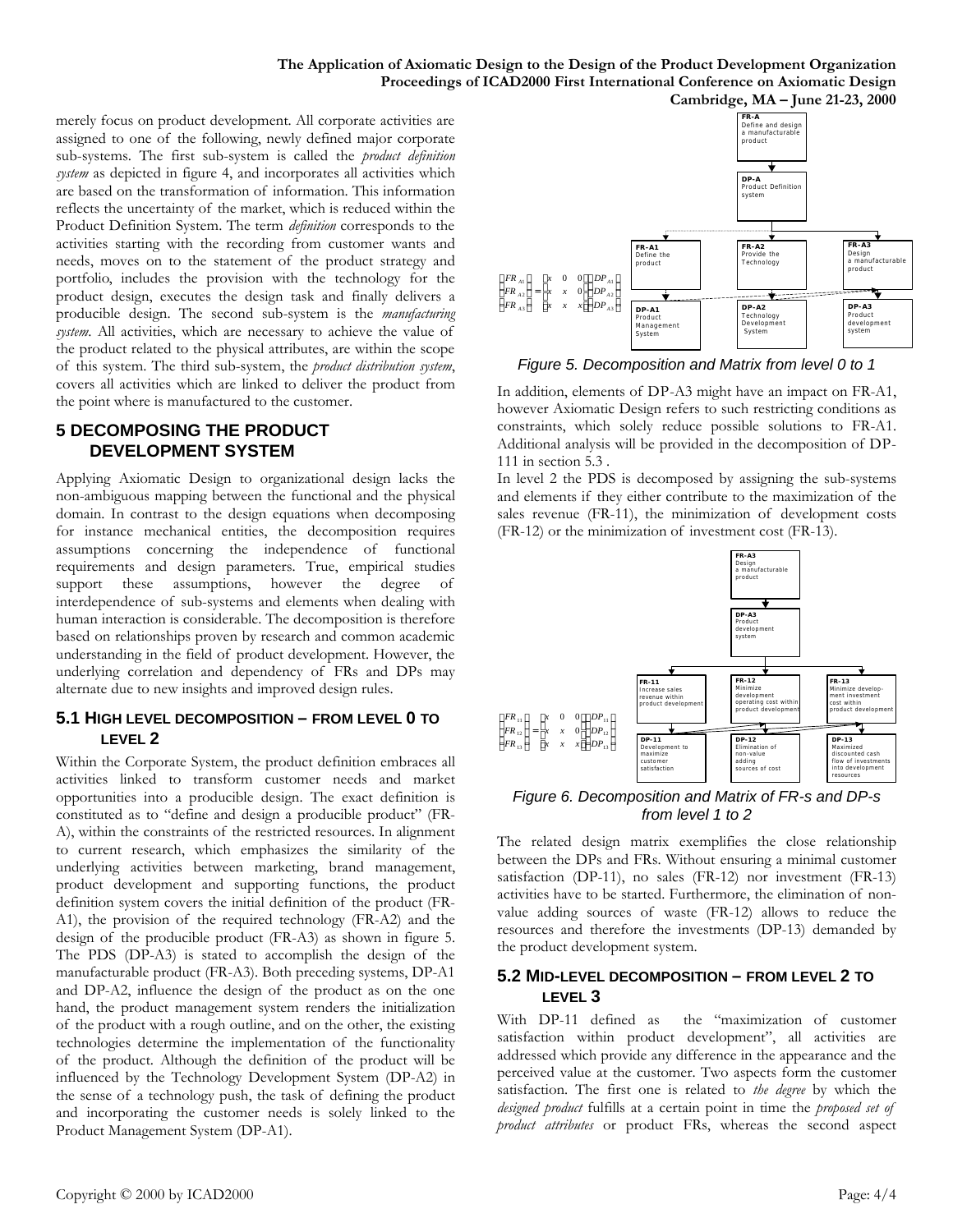stresses the necessity to *minimize the time lag* respectively to *minimize the permanently enlarging gap between needs and product*. Therefore FR-111 as to "maximize the product quality" ensures a PDS oriented to fulfil the stated product concept the best way it can, in contrast to FR-112, which aims to "minimize the development lead time" and reflects the continuous effort to align the products with the market and customer needs. In the case of a PDS, quality is obtained when all discrete design processes incorporate the restrictions that limit their scope and align as well as adjust their settings. The term that characterizes the extent of alignment and adjustment of organizational activities is referred to as *coordination,* therefore the degree of coordination has to be maximized (DP-111). In addition to the contextual alignment, a design process may be characterized by the start and finish time in reference to any other design process.



*Figure 7. Decomposition and Matrix of FR11: from level 2 to 3*

In the best case, the minimization of development time would lead to a process arrangement where all processes start at the same point in time and the duration of the development process is solely limited by the longest design activity. DP-112 claims to fulfil FR-112 by maximizing the *degree of overlap*, whereas the overlap is restricted by the dependency of design decisions. The coordination of design processes not only impacts the level of quality, but also the ability to overlap. When the design activities are increasingly aligned and adjusted, the necessity for subsequent corrections, e.g. by avoiding engineering changes due to unconsidered downstream restrictions, is reduced, and the time for development minimized.

Moving on to the minimization of development operating cost (FR-12), three leverages determine the extent by which non-value adding sources of cost (DP-12) may be eliminated. In general, the costs driven by development activities are differentiated into *direct labor*, *indirect labor* and *residual costs*. The referring objectives however depend on the nature of the activity. Referring to direct labor costs, the focus is set on "improving the efficiency" (FR-121), whereas indirect labor is regarded as in general superfluous and therefore should be avoided, as stated as "to minimize the amount of indirect labor"(FR-122). Finally, accruing residual development should also be minimized (FR-123). To increase the efficiency of direct labor, all activities, which do not add value to the design process, are to be eliminated (DP-121). As elucidated, indirect labor should generally be reduced, however the attributes and methods related to a possible DP are so various that DP-122 is common defined as "the reduction of indirect tasks". However, the corresponding DP-123 to FR-123 is chosen as the "substitution of testing and prototyping activities through virtual simulation and rapid prototyping". This DP stresses the long-term trend to move from costly physical test to cheap virtual tests by simulating real world behavior in a computer system.



*Figure 8. Decomposition and Matrix of FR12: from level 2 to 3*

In the last branch concerning the minimization of development investment costs, the decomposition of DP-13 corresponds to the steps related to a normal investment decision.



*Figure 9. Decomposition and Matrix of FR-13: from level 2 to 3*

 $\left\{$ 

Every investment consists of an *inpayment* and *outpayment* flow. Latter is characterized by a row of payments, where the prime costs form the dominant amount. Former in contrast are triggered by annual revenues over the whole investment period. Therefore FR-131 states to "maximize the investment revenues" and FR-132 to "minimize prime costs". Although the in- and outpayments inhibit additional aspects, FR-132 merely concentrates on the initial investment as the up-following costs depend mainly on the operating attributes stated in DP-11 and DP-12. The fulfillment of FR-131 is defined as the installation of a "long-term based strategy" (DP-131). However, solely stressing long-term usage would overemphasize investments in capacity and functionality of machinery, equipment and training which are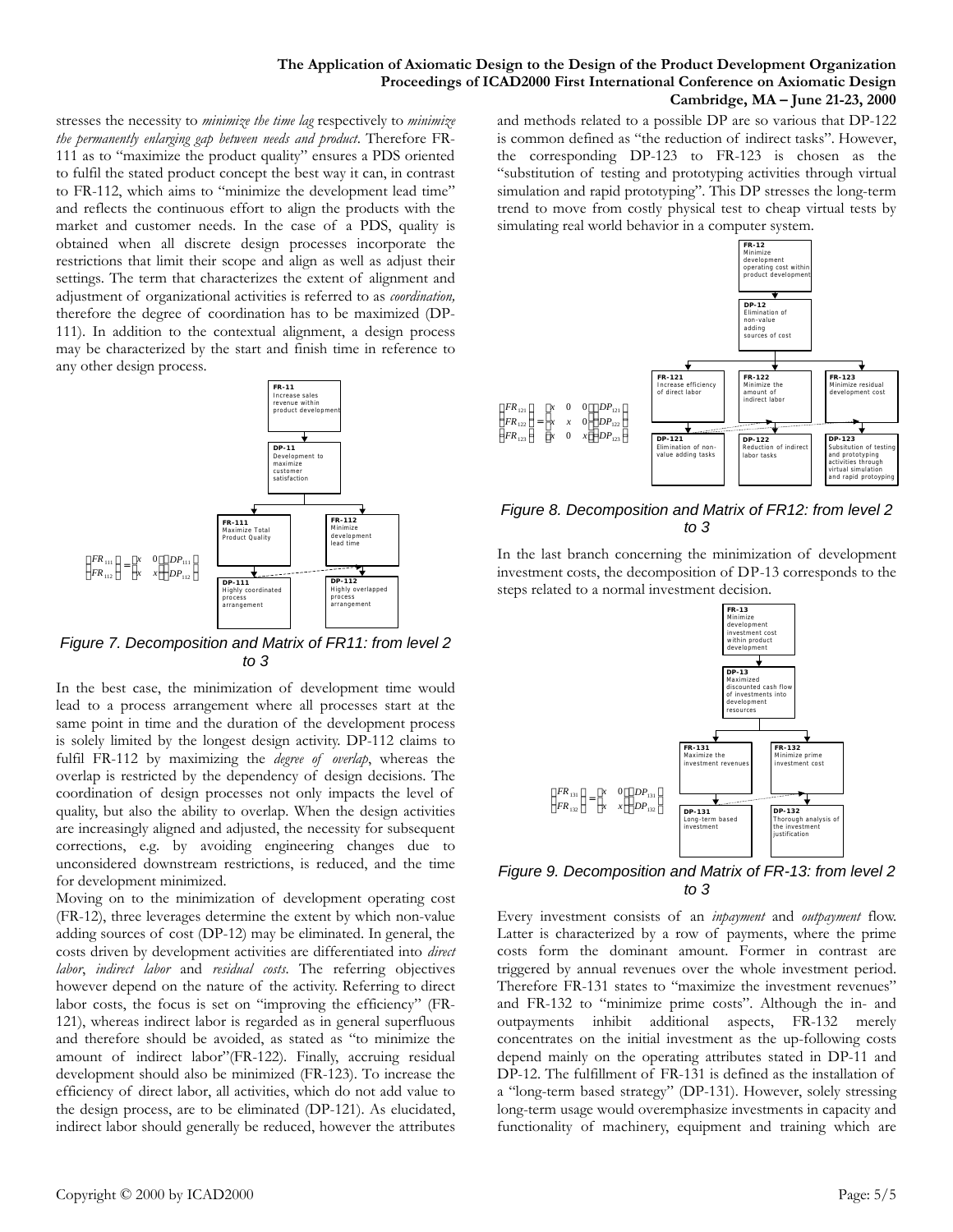directed in the future. A thorough analysis of the investment decision (DP-132) by exactly matching the required functionality with the purchased good will serve as the counterbalance and optimize the investment decision.

#### **5.3 LOW-LEVEL DECOMPOSITION – FROM LEVEL 3 TO LEVEL 6**

Due to the complexity of the PDS System Design Decomposition, the following introduction to level 3 to 6 will be limited to the branch derived from FR/DP 111. However, a complete overview down to level 7 is provided in [Lenz (1999)]. The first FR related to total product quality (DP-111) describes the maximization of the design quality by the alignment of the internal design process with external requirements and restrictions (FR-E1). In general, the external attributes are normally synthesized into the product plan stated at the starting point of the design process by the Product Management System (DP-A1). However, the concept is incomplete and requires further interpretation during the refinement and iteration in product development. Furthermore, the customer needs and wants from which the product concept is derived alter during the development process, which may take up to 5 years. This reflects the basic understanding of product development as an information processing activity that reduces the degree of uncertainty as presented in section 3.



*Figure 10. Decomposition and Matrix of FR-111: from level 3 to 4*

Until now, the mechanisms to achieve such an external integration are various and normally assigned to the collaboration of marketing with the project manager of the product design. The generic statement of DP-E1 as "external integrated product definition process" reflects the close interaction with the product management system (DP-A1) and the ongoing nature of this DP throughout the entire design process.

The second requirement demands to "maximize conformance quality" (FR-I1) which is linked to the degree of integration within the PDS. Conformance quality is determined by the product design in the way that the *product design meets the constraints of the manufacturing system*, whereas the actual implementation is related to the production of the part. In alignment to DP-E1, DP-I1 is defined as an "internal coordinated design process [...]", what is presented in figure 10.

Every integration process, regardless of the specific setting and context, requires to distribute the relevant information to the

participating individuals. Therefore FR-E11 demands to "ensure the exchange of the coordination dependent information".

Despite the knowledge of constraints and restrictions, a designer might still decide to pursue his initial solution. FR-E12 provides the sufficient condition to accomplish an integrated process by requiring to "ensure the alignment of the development activities". Until now, the empirical research lacks the unambiguousness which is the requisite for a closer definition and a further decomposition of interfunctional integration. The DP-E11 provides the "information exchange mechanisms" for FR-E11 and DP-E12 encounters FR-E12 with a "task coordination system" as illustrated in figure 11.



*Figure 11. Decomposition and Matrix of FR- E1: from level 4 to 5* 

In alignment to the decomposition of the external integration, the *internal integration* requires the distribution of the relevant information and constraints (FR-I12) as well as the alignment of the different development activities (FR-I13). However, beyond these two basic FRs, the integration of the internal design activities is dependent on the provision of the designers and engineers with the necessary level of skills and knowledge to generally accomplish a design activity (FR-I11). This reflects the necessity of *differentiation* in the design of a organization as the counterpart to integration. Since design activities may be externalized, the constraints deriving from activities from outside suppliers have also to be integrated into the internal design process (FR-I14). To summarize, an internal coordinated design process demands the knowledge, the distribution of the constraints by the various design activities, the actual alignment of the design activities and the integration of external design activities as shown in figure 12.

The corresponding DP-I11 merely states the generic attribute of the PDS to provide the functional expertise by various methods like documentation and training. In analogy to the external integration, DP-I12 heads to fulfill the exchange of the required information by choosing to install a "information exchange mechanism". In addition, DP-I13 summarizes the attributes related to a "task coordination system". DP-I14 is not further decomposable as it depends on the scope of the design task delegated to the supplier.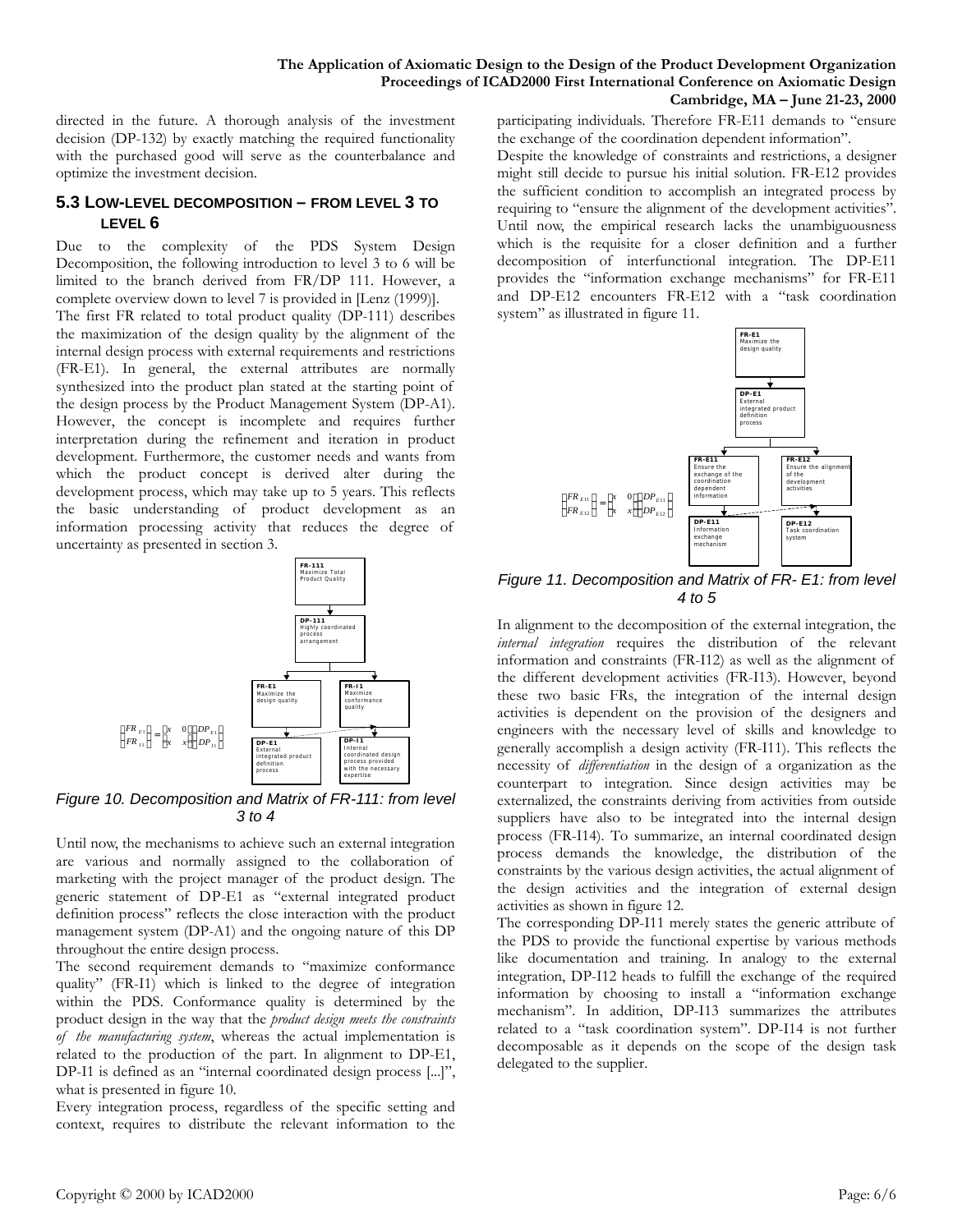#### **The Application of Axiomatic Design to the Design of the Product Development Organization Proceedings of ICAD2000 First International Conference on Axiomatic Design Cambridge, MA – June 21-23, 2000**



*Figure 12. Decomposition and Matrix of FR-I1: from level 4 to 5*

The DP is therefore defined as a "supplier integration mechanisms", summarizing all methods related to the integration of the supplier in dependence of the nature of the linkage. The corresponding matrix in figure 12 is decoupled and easily derived from the external integration. Before either the exchange of the relevant information (FR-I12) or the alignment can be ensured (FR-I13), the designers have to be provided with the necessary expertise by various methods (DP-I11). In the next step, the alignment of the development activities (FR-I13) is dependent on the information exchange mechanisms (DP-I12). The involvement of the supplier design activities can be implemented without the current DPs of level 5, depending however on the nature of the linkage. With a close relationship between supplier and manufacturer, the outside activities can be considered as equivalent design activities, and therefore FR-I14 would be influenced by DP-I11, DP-I12 and DP-I13. However, the general case of a loose linkage is regarded as default and therefore none or merely little dependency exists.

The first step when implementing an internal coordinated design process (DP-I1) was to provide the necessary knowledge and functional expertise (DP-I11). Skills and knowledge are related to the education and the experience of the designers and engineers in the development area. Furthermore, skills and knowledge are dynamic, and have to be continuously updated by on-the-job training and sharing of expertise.



*Figure 13. Decomposition and Matrix of FR-I11: from level 5 to 6*

These insights are reflected in the two FRs related to DP-I11, and demand with FR-I111 to "install the skills and knowledge required to execute the [current] design process" as well as FR-

L L I J ł I ι 123  $\Omega$ *I FR*

# Copyright © 2000 by ICAD2000 Page: 7/7

I112 to "improve the skills and knowledge of the designers and engineers". Although the skills and knowledge evolve throughout the life-time of a person, the major impact is determined by the initial education. The core DP to obtain the necessary expertise is linked to the *selection* of the workforce (DP-I111). Beyond the initial selection, the ongoing improvement of the skills and knowledge can be provided by training programs, by knowledge data bases and by additional methods related to the gathering of functional expertise (DP-I112), as illustrated in figure 13.

Information assets are generated in various forms during the information processing activities, e.g. in clay models, in basic blue prints, in CAD-models or simply as ideas in the mind of the designers and engineers. These information assets have to be documented and stored (FR-I121). When somebody is interested in retracting information assets, the regarded system has to be accessible, no matter what kind of system the information storage or documentation is assigned to (FR-I122). Finally, the information relevant for the coordination will not only be retracted, but should also be actively distributed (FR-I123). The variety of types of information requires different types of systems for the documentation and storage as demanded in FR-I121. DP-I121 is related to the implementation of a work-flow integrated documentation system, which simplifies the tracking of the information assets due to the process-oriented setup of the information system. CAX-information systems like PDM- or EDM-databases belong also to this DP. Due to the second FR-I122, the systems have to provide a sufficient degree of accessibility within the development organization. The projected information in databases covers solely a small portion of the content required to design a product, it is rather stored in the minds of the designers and engineers, and is not captured in information systems. Due to the complexity and the detail of these information, they should not be part of the normal information system as stated in DP-I121, however be accessible.



*Figure 14. Decomposition and Matrix of FR I12: from level 5 to 6*

This may be implemented by collocating the workforce either physical or virtual, what leads to less effort related to the exchange of information and increases the density of the information flow. Finally, the methods to ensure the distribution of the information (FR-I123) have to be installed. The corresponding DP-I123 has to provide *standardized distribution mechanisms*, with the possibility for refinements and feedback by the receiving units. Integration can be achieved by defining a